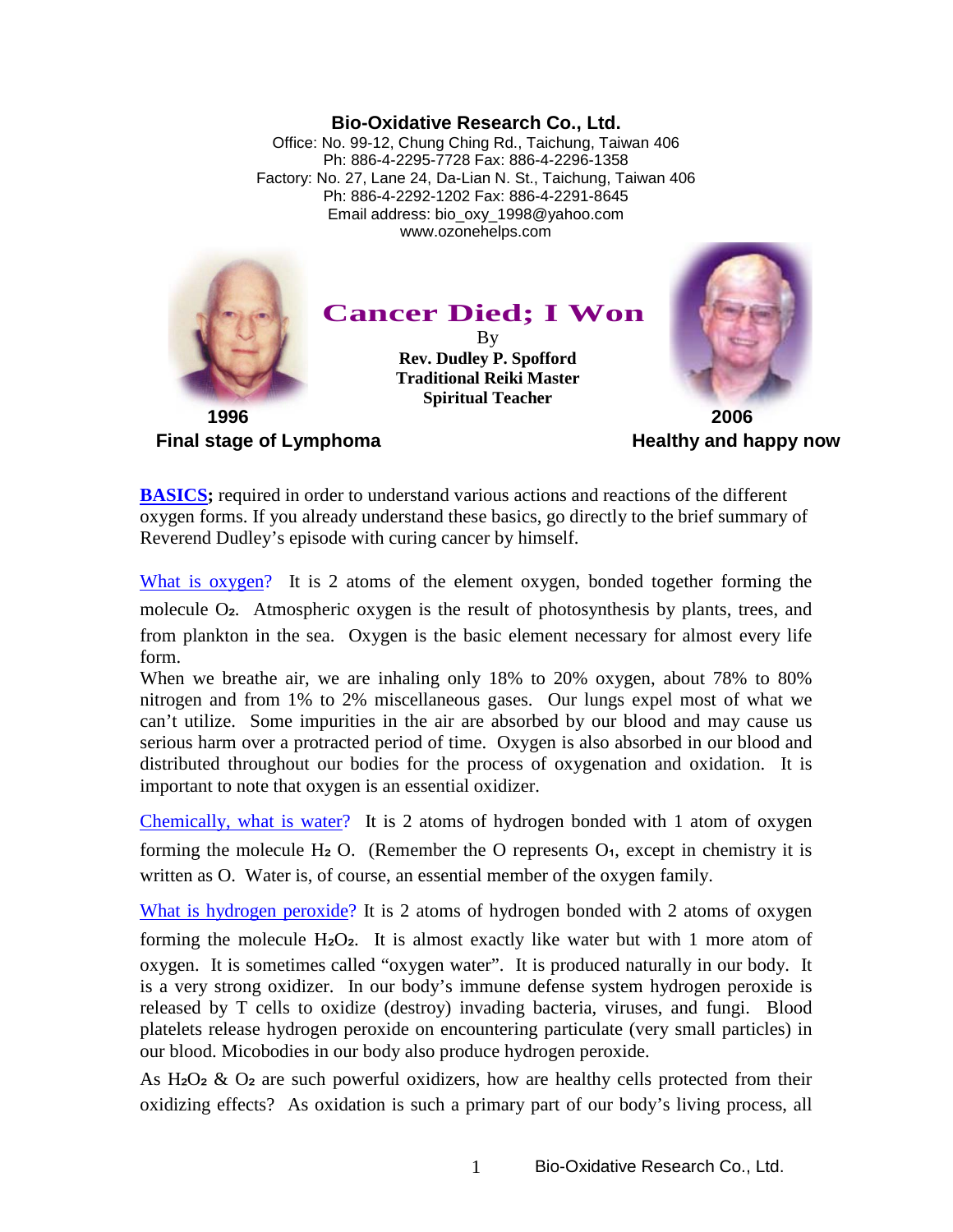healthy cells have 4 enzymes which form a protective coating which protects them against oxidation from all forms of oxygen. But, bacteria, viruses, and dead cells do not have an enzyme coating, so they are not protected. Diseased cells have a greatly diminished enzyme coating so they too, are easily oxidized.

What is ozone? It is oxygen in its purest form; 3 atoms of oxygen bonded together forming the ozone molecule  $O_3$ . It is an even more powerful oxidizer than hydrogen peroxide. Where does it naturally come from? In paragraph 1 we learned oxygen is released from plants. When released it is lighter than the surrounding air mixture and floats up about 15 to 23 kilometers. There it is bombarded with ultraviolet rays from the sun, which causes the oxygen to break apart into single oxygen atoms. They immediately bond into three atom molecules, which is ozone. Ozone is a pale blue gas that makes the sky look blue, and forms the cover protecting earth from the direct effect of ultraviolet rays. Without this ozone layer protecting us, life on earth, as we know it, could not exist. (Incidentally, lightning in the sky also converts some oxygen into ozone).

Now, at a height of 15 to 23 kilometers, the newly formed molecules of ozone are heavier than the oxygen molecules were on their upward journey. Therefore the ozone molecules begin descending back towards earth. When ozone encounters any pollutant of any kind, the  $3<sup>rd</sup>$  atom of oxygen breaks off and it oxidizes the pollutant it has touched. Thereby the ozone cleans the air of pollutants leaving us with clean air to breathe.

## **Brief Summary of Reverend Dudley's Episode with Curing Cancer by Himself**

I have waited so long to print my story because Oncologists advised me that cancer is not considered cured until a minimum of 5 years have past. That before this elapsed time has past without a reoccurrence, it is just considered in remission. An absolute safe elapsed time to use the 'cure' word without a reoccurrence is 7 years. Now it is 7 years, and no reoccurrence, so I can conservatively pronounce, "I am cured of cancer!" My story is…

On August 4, 1996 a biopsy was performed on me in Rosewood Hospital located in Houston, Texas USA. Diagnosis: Large-cell Lymphoma, stage IV, a tumor the size of a human head. Surgery was ruled out do to 'complications'. So I was treated for 6 times with Chemotherapy, which the hospital nurses called the "red devil", to no avail. My Oncologist discharged me from the hospital on December 31, 1996, saying, "he had done everything medical science knew how to do and the therapy was not successful. Death would soon follow." Throughout the month of January, 1997 I continuously prayed and meditated, and evaluated therapies. In early February, I chose ozone and hydrogen peroxide therapy because I considered them natural therapies. Therefore, I ordered an ozone generator.

Many companies worldwide manufacture ozone generators. Many are huge units used for industrial and/or commercial applications. The generator I chose and received about 2/17/1997 was designed for household use in purifying drinking water. They could not offer me any guidance about my intended use. But during my evaluation phase I had talked by phone with professionals in Germany, Russia, and Cuba. I am a very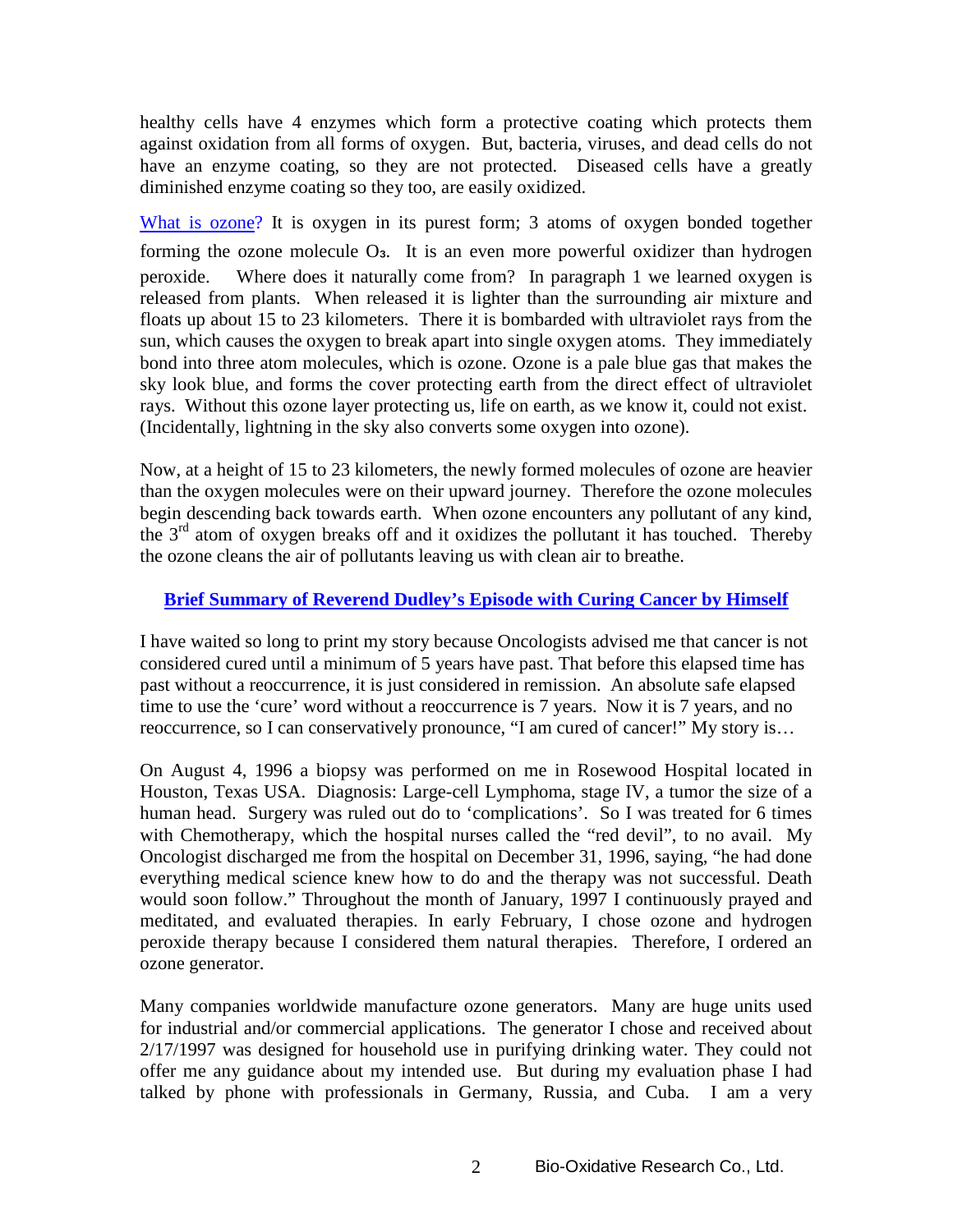innovative person, who taught myself, through reading volumes about cancer and ozone, and talking with these experienced ozone chemists. Subsequently I adapted this ozone generator in my 'home built' lab for my personal use against cancer, but without success. Then I talked with more graduate chemists about how to use ozone for my purpose. I was inadvertently led in circles except by one senior PhD chemist. He was only experienced in industrial use of ozone. But he said he had heard other chemists talking that the correct temperature of the water increased ozone retention in water. And he gave me the name of a chemical lab that could help me analyze and guide me. At \$2,000USD per test I had 5 tests successively completed, and subsequently now knew how to obtain my necessary ozone therapy results.



Using my modified ozone generator, I bubbled ozone through water. Consequently, a correct therapeutic concentration of ozone was suspended in the water. A natural consequence of bubbling ozone through this ozonated water was the creation of a controlled quantity of hydrogen peroxide. Subsequent bubbling of ozone through hydrogen peroxide results in the creation of acceptable minute trace amounts of hydroxyl [OH], which

is also created naturally in our body in trace amounts. The hydroxyl combines with other elements to form a powerful oxidizer. I drank precisely ozonated water three times every day 'on an empty stomach'. The ozone was absorbed into my blood through the lining of my stomach and the upper end of my small intestine. Most of this ozone then did its predicted chemical reaction. The ozone dissolved into oxygen [O2] and [O]. Our blood is mostly water [H2O]. The single atom of oxygen from the ozone bonded with the single atom of oxygen from the water in our blood and formed [H2O2], hydrogen peroxide.



Scientific chemical mechanisms of a controlled abundance of oxygen [O2] in the blood on diseased cells: Following the incontrovertible laws of 'oxidation-reduction reactions' (Redox) this is what happened: A concurrent chemical reaction wherein the oxygen acting as the oxidizing agent, caused only the unhealthy (diseased) cells to be simultaneously oxidized. Just as oxygen invariably, through oxidation, causes unprotected iron to become rust, oxygen through oxidation caused unhealthy cells, which all had reduced enzyme protection, to become dissipated,

watery, harmless, non-pathogenic forms, which were then carried by my blood to my kidneys where my blood was purified. The impurities were channeled to my bladder and excreted from my body.

The effect of controlled, abundant hydrogen peroxide on diseased cells whose enzyme coating is greatly reduced: To maximize the hydrogen peroxide benefits I did a hot water bath soak with 35% Food Grade H2O2 added. This was done daily. The hot water opened my skin's pores and allowed some of the hot water containing H2O2 to reach and be absorbed into my capillaries. Of course from my capillaries my blood carried the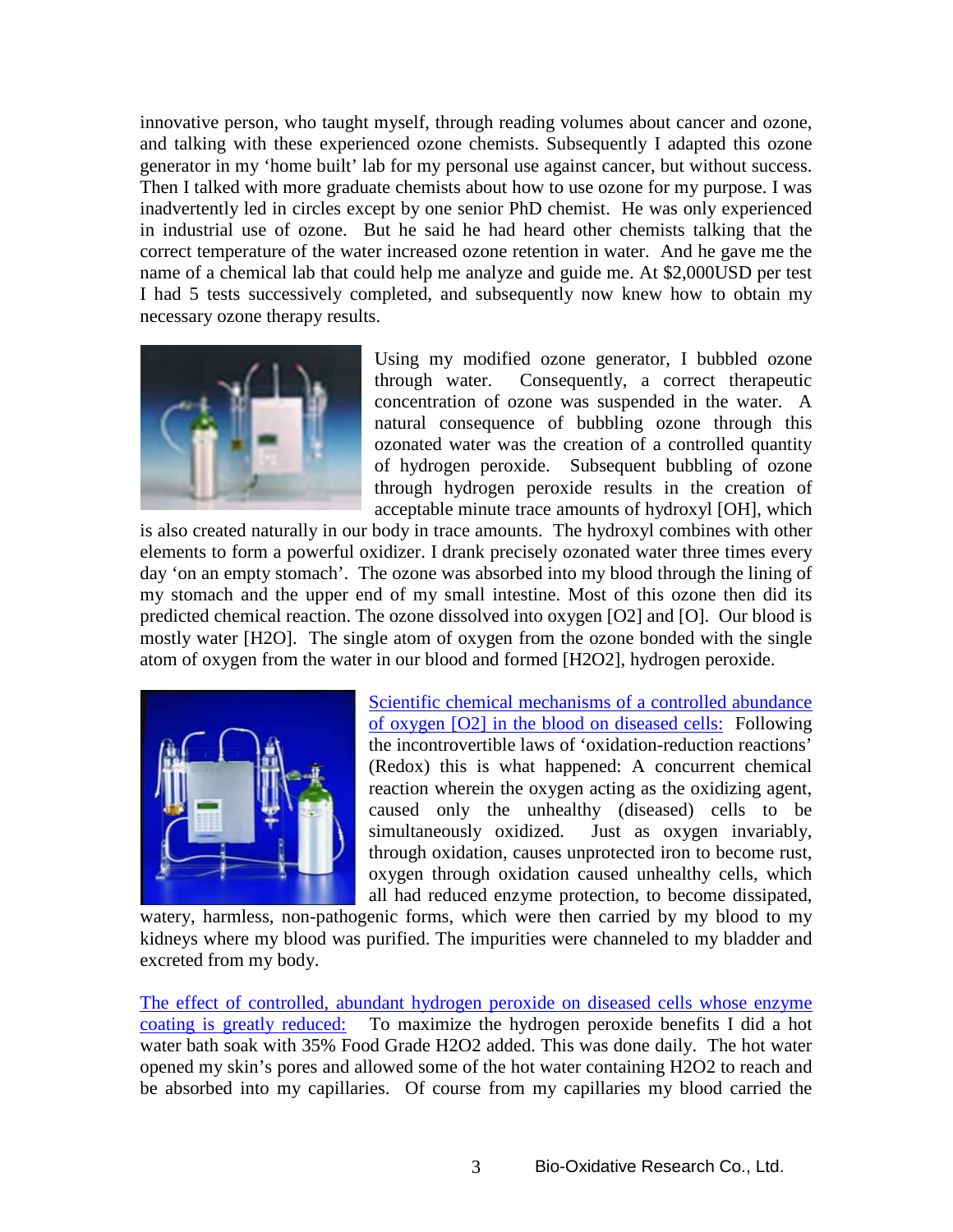H2O2 throughout my body, including to where the cancer cells were. Pre-calculated abundant H2O2 causes enzyme lysis of the cancer cell (rupture of the cell's plasma membrane, leading to the release of cytoplasm, ((= the protoplasm; the essential living matter of all human cells)), and the death of the cell). As with redox, the impurities were removed from my blood by my kidneys and channeled to my bladder and excreted from my body.

Alternative Therapy: For your awareness, the hydrogen peroxide/ozone therapy I successfully used is generally considered 'Investigative Therapy' in the United States. However, changes are occurring and many states now permit their doctors to perform alternative therapies, which includes hydrogen peroxide/ozone therapies. Many people fervently hope that other states will soon follow this enlightened path. In many countries of the world, ozone therapies are approved, and in Germany I am told that it is now considered mainstream, conventional therapy.

Complimentary Therapies: In addition to the above described therapies, I did the following: I had been told by a herbalist of some considerable reputation that the absolute most effective way to 'jump-start' one's immune defense system was to eat daily helpings of the herb 'Aloe Vera'. So daily I made a 'cocktail' of the chopped, raw leaves (stems) of Aloe mixed with bananas, nuts, raisins, and two tablespoons of honey, (all to make the Aloe palatable), and ate it for my lunch. I cannot attest to the efficacy of this diet, I can only state that I survived cancer and believe all therapies made their contributions to my survival.

.General comments: I am a humbled man whose health took me out to the thin edge of life; and I acutely realized the near-death health trouble I was in. My survival became the inspiration of my creativity. And through the procedures described herein; **guided through prayer and meditation,** I crawled in baby steps of learning back to good health. Somewhere along my desperate path, I became incongruously aware of the absurdity of how little mankind has truly progressed since our first primeval howl. And I am a profoundly more knowledgeable Reverend and Spiritual Teacher for having had to travel this enlightening path.

Survival has been my teacher most of my adult life. In this instance the price of the lesson has been the painful loss of my childhood innocent illusion regarding the use of some medications.

Published reports cite that often husbands and wives both become cancer victims. This because they both share the same living environment, stresses, diets, etc. The causes of cancer are usually unknown, as in my case. Therefore, my wife, Nancy, shared all my anti-cancer therapies with me for her own preventative purposes. Seeing the near-death suffering I went through, not only as a cancer victim, but also just as traumatic, as a postcancer victim, she didn't want the same fate happening to herself. She continues to take preventative therapy as well as have annual cancer checkups. If you are a cancer victim's spouse, you may want to talk with your physician about preventative cancer therapy.